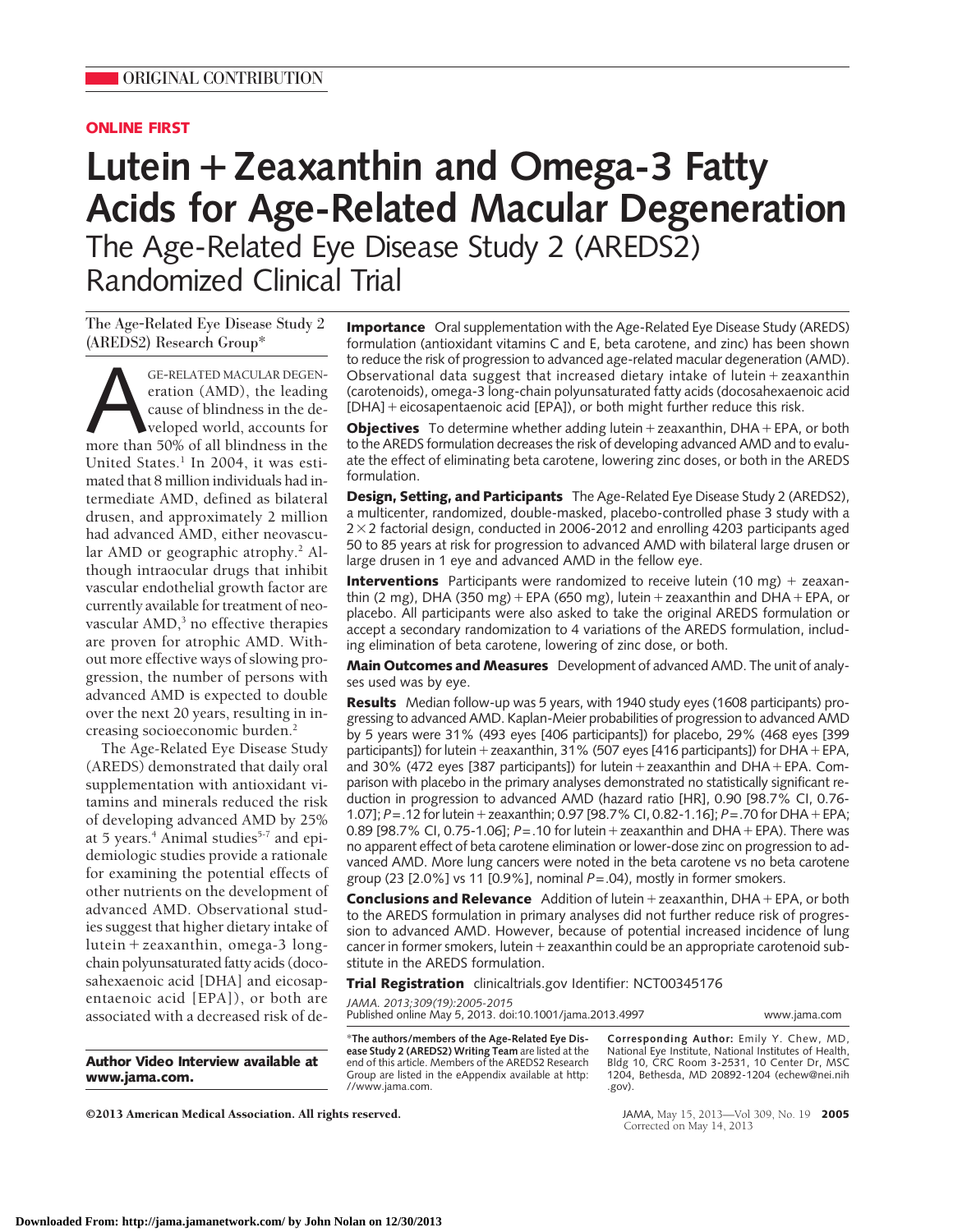veloping advanced AMD.8-11 Lutein and zeaxanthin are the main components of the macular pigment, DHA is a major structural component of the retina, and EPA may play a role as a precursor to signaling molecules with potential to influence retinal function, providing biological bases for testing these nutrients. AREDS2 was designed to test whether adding lutein + zeaxanthin, DHA + EPA, or lutein + zeaxanthin and DHA-EPA to the AREDS formulation might further reduce the risk of progression to advanced AMD. A secondary goal was to test the effects of eliminating beta carotene and reducing zinc dose in the AREDS formulation.

# **METHODS Study Population**

The details of the study design have been reported previously.12 Between October 2006 and September 2008, we enrolled 4203 participants in 82 clinical sites. Enrollment was restricted to people between the ages of 50 and 85 years at high risk of progression to advanced AMD with either bilateral large drusen or large drusen in 1 eye and advanced AMD in the fellow eye. Inclusion and exclusion criteria have been published.12 In brief, participants were required to consent to follow-up of at least 5 years. Likelihood of adherence to the study regimen was evaluated during a run-in phase using study placebo and the AREDS formulation. Participants were eligible for randomization if they took at least 75% of the run-in supplements and agreed to stop the use of other supplements containinglutein, zeaxanthin, DHA, EPA, vitamin C, vitamin E, beta carotene, zinc, or copper. They could not have other ocular diseases such as high myopia, glaucoma, clinically significant diabetic retinopathy (10 or more microaneurysms or retinal hemorrhages), and other diseases that might confound the assessment of the ocular outcome measurements. Eyes that had undergone cataract surgery at least 3 months prior to enrollment were eligible; eyes that had undergone other intraocular surgeries were not included. Persons with systemic diseases, including oxalate kidney stones, Wilson disease, hemochromatosis, lung cancer, or other diseases associated with poor 5-year survival, were excluded. Institutional review boards approved the AREDS2 research protocol, and all participants provided written informed consent.

This study, supported by the National Institutes of Health (NIH), was required to gather information on race/ ethnicity. Using guidelines from the *NIH Health Policy on Reporting Race and Ethnicity Data*: *Subjects in Clinical Research*, self-reported race and ethnicity of the AREDS2 participants were collected with 2 ethnic categories (Hispanic or Latino, not Hispanic or Latino) and 5 racial categories (American Indian or Alaska Native, Asian, black or African American, Native Hawaiian or other Pacific Islander, white). Participants were able to select more than 1 racial category.

## **Interventions**

AREDS2 was a randomized, doublemasked, placebo-controlled,  $2 \times 2$ factorial trial evaluating the risks and benefits of adding lutein (10 mg) -zeaxanthin (2 mg), DHA (350 mg) + EPA (650 mg), or both to the AREDS formulation, which consisted of vitamin C (500 mg), vitamin E (400 international units), beta carotene (15 mg), zinc (80 mg as zinc oxide), and copper (2 mg as cupric oxide) for the treatment of progression to advanced AMD (**FIGURE 1**). Previous dose-ranging studies provided support for the doses used.13,14 Study participants were randomly assigned to take 1 of the following study supplements daily: placebo (because participants assigned to the "placebo" group also received the AREDS supplement, either within or outside of the secondary randomization, there was no true placebo group); lutein-zeaxanthin; DHA-EPA; or lutein-zeaxanthin and DHA-EPA. These components were donated by DSM Nutritional Products Inc. Lutein-zeaxanthin was supplied as water-soluble triglyceride beadlets and DHA - EPA in ethyl ester form as ROPUFA 75 n-33 EE.

Because AREDS2 enrolled participants who were at high risk for developing advanced AMD, all were recommended to take AREDS supplements daily. A second-tier randomization was conducted to evaluate the effect of eliminating beta carotene and lowering the zinc doses in the original AREDS formulation (Figure 1). Beta carotene had been used in this formulation because lutein and zeaxanthin were not commercially available at the start of AREDS. Because beta carotene may increase the risk of lung cancer in cigarette smokers,15,16 for AREDS2 we tested a version of the AREDS formulation without beta carotene.

A zinc dose of 80 mg was used in the original AREDS formulation because it was the dose used in an earlier trial suggesting efficacy.17 We tested the AREDS formulation with alower dose of zinc (25 mg) because data suggested that this may be the maximal level absorbed.18 Participants who consented to the optional secondary randomization were randomly assigned to receive either the original AREDS formulation (vitamin C [500 mg], vitamin E [400 IU], beta carotene [15 mg], zinc [80 mg, as zinc oxide], and copper [2 mg, as cupric oxide]), AREDS formulation without beta carotene, AREDS formulation with lower zinc dose (25 mg), or AREDS formulation with no beta carotene and lower zinc dose. Persons who did not consent to this secondary randomization but who agreed to take the original AREDS supplements, provided they were not current or former smokers within the past year, were allowed to participate in the study. In summary, the interventions used in this study consisted of nearly all participants taking 1 of the 4 variations of the AREDS formulation with lutein + zeaxanthin, DHA + EPA, lutein-zeaxanthin and DHA-EPA, or placebo. Participants and study personnel were masked to treatment assignment in both randomizations.

#### **Follow-up and Adherence**

Follow-up study visits were scheduled annually; follow-up also included telephone contact 3 months after

**2006** JAMA, May 15, 2013—Vol 309, No. 19 **Case Constraints C2013 American Medical Association. All rights reserved.** 

Corrected on May 14, 2013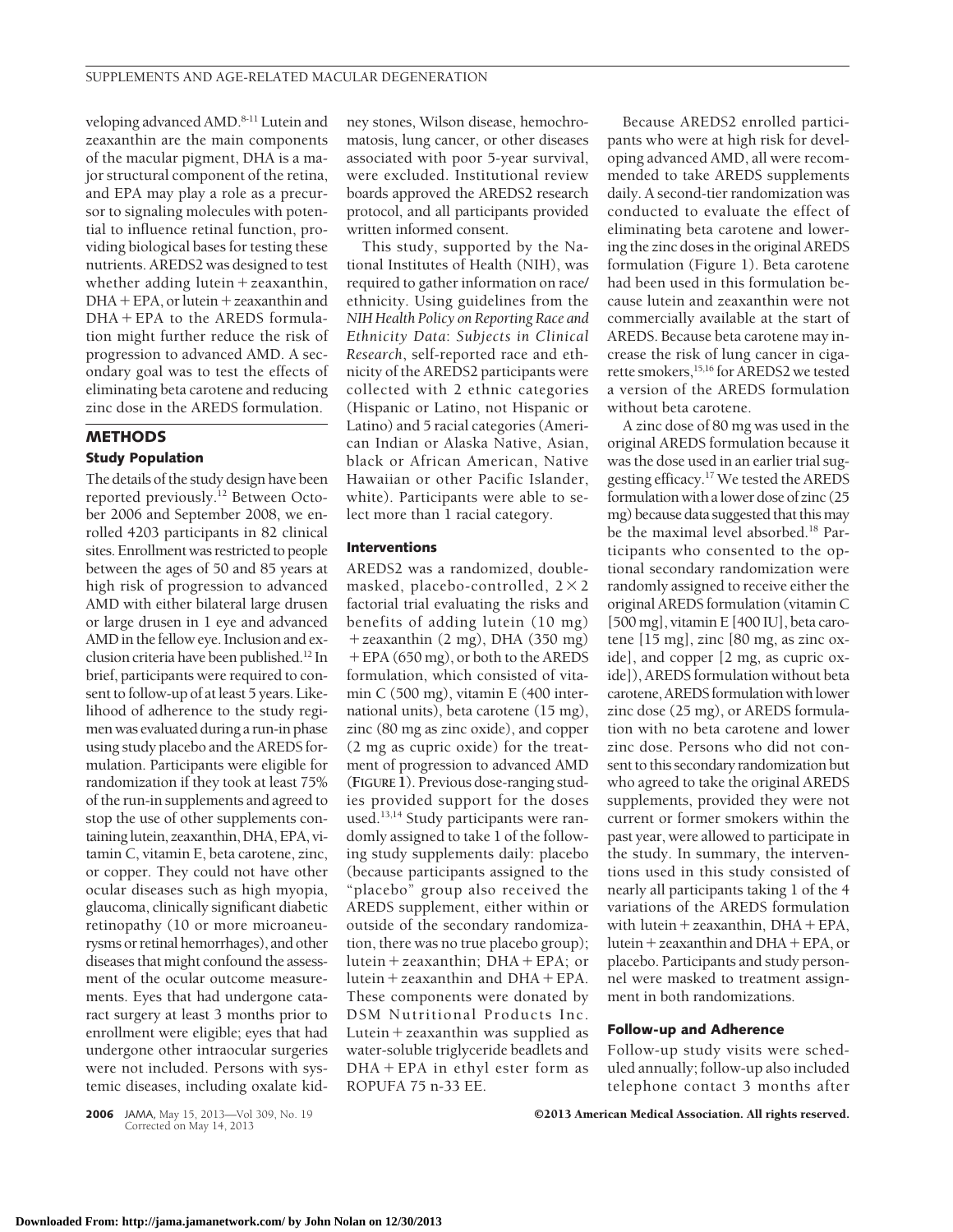

#### Secondary Randomization (AREDS With No Beta Carotene, With Low-Dose Zinc, or Both)



The original Age-Related Eye Disease Study (AREDS) supplement comprised vitamin C (500 mg), vitamin E (400 IU), beta carotene (15 mg), zinc (80 mg, as zinc oxide), and copper (2 mg, as cupric oxide). DHA indicates docosahexaenoic acid; EPA, eicosapentaenoic acid. <sup>a p</sup>atients could be excluded for more than 1 reason.

bThe participants assigned to the placebo group were also given the AREDS supplement either within or outside of the secondary randomization for the 4 variations of the AREDS supplements; thus, there is no true placebo group.

 $c$ Smokers were not randomized to groups receiving beta carotene (n=181, AREDS with no beta carotene; n=166, AREDS with no beta carotene and with low-dose zinc).

#### ©2013 American Medical Association. All rights reserved. JAMA, May 15, 2013—Vol 309, No. 19 **2007**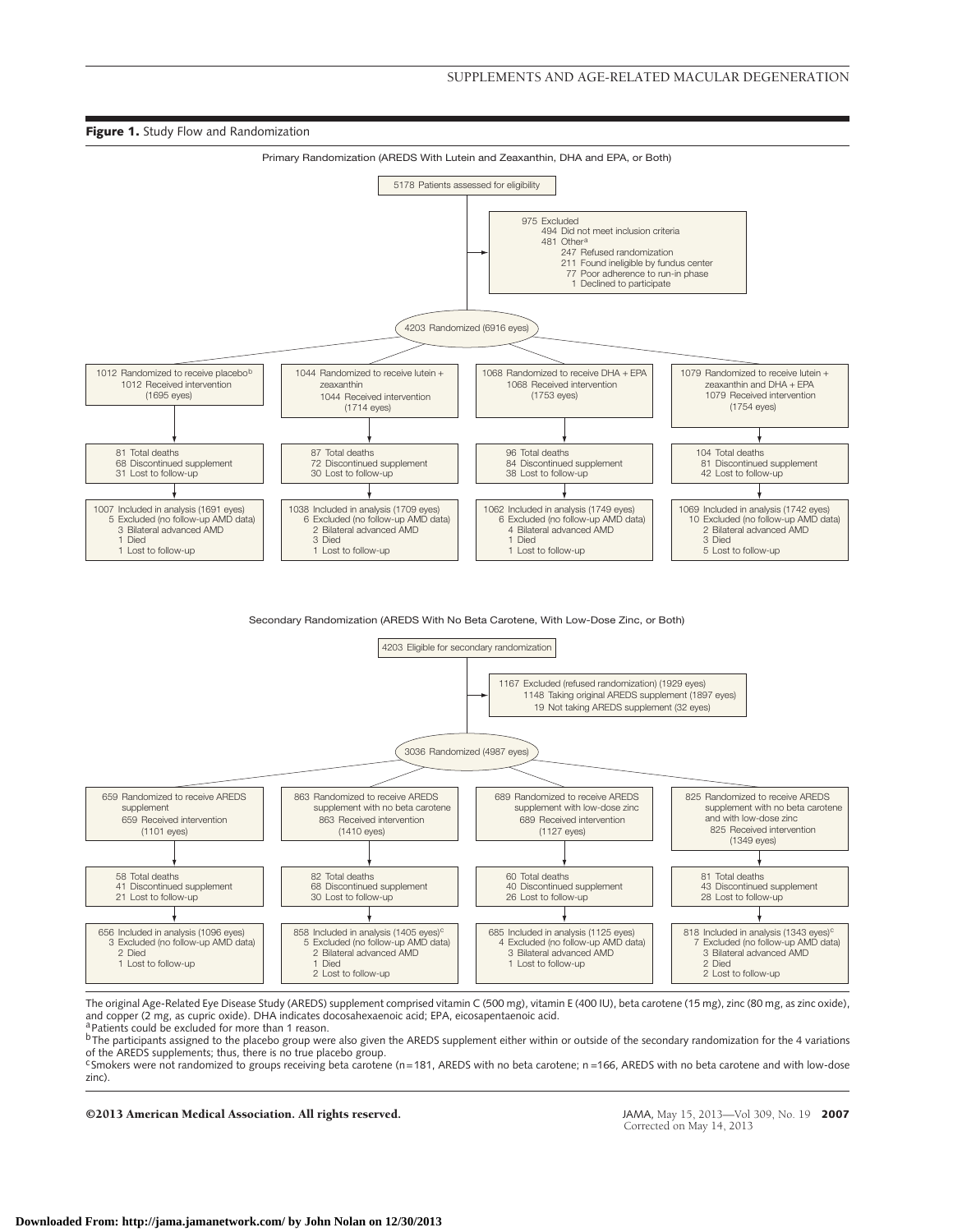randomization and subsequent telephone contacts at 6 months between study visits. At each study visit, participants received a comprehensive eye examination, including best-corrected visual acuity using a standardized protocol.<sup>19</sup> Certified photographers obtained stereoscopic fundus photographs of the macula and optic nerve. Masked graders at a central reading center used a standard protocol to assess the photographs.20

Adherence to the treatment regimen was assessed by pill count at each annual visit. In 545 participants from a subset of centers, blood was drawn tomeasure serum levels of lipids, lutein + zeaxanthin, fat-soluble vitamins, zinc, and copper at baseline and atyears 1, 3, and 5. Information on AMD treatment and adverse effectswascollectedby telephoneandatannual visits.

#### **Outcome Measures**

The primary outcome was the development of advanced AMD, defined as centralgeographicatrophyor retinalfeatures of choroidal neovascularization detected oncentralgradingof thestereoscopicfundus photographs or a history of treatment foradvancedAMDafterstudyenrollment. Secondary outcomes included progression to moderate vision loss  $(\geq 3 \text{ lines})$ from baseline or treatment for choroidal neovascularization. Treatment for choroidalneovascularizationwasincludedin the outcome because treatment might maintainvisual acuityin an eyewith advanced AMD. Safety outcomes included serious adverse events and mortality.

#### **Statistical Analyses**

A previous report detailed the power calculation.12 Assumptions were based on the AREDS 5-year progression rates to advanced AMD and the expected 25% reduction in development of advanced AMD with use of the AREDS supplements. Assuming a 15% loss to follow-up, a sample size of 4000 participants was estimated to provide at least 90% power to detect a 25% reduction in the progression to advanced AMD, comparing the placebo group with each treatment group using an  $\alpha$ 

Corrected on May 14, 2013

level of .013, Bonferroni-adjusted for 3 treatments vs placebo comparisons. For all secondary analyses, including maineffects and subgroup analyses, we used an  $\alpha$  level of .05 without adjustment for multiple comparisons. All analyses were conducted following the intention-totreat principle.

The unit of analysis for ophthalmic outcomes was by eye. The primary efficacy outcome, time to progression to advanced AMD, was assessed using a Cox proportional hazards model incorporating the method of Wei et al for obtaining robust variance estimates that allows for dependence among multiple event times  $(1 \text{ or } 2 \text{ study eyes})$ .<sup>21</sup> The models were adjusted for baseline AMD status, with and without stratification by the secondary interventions. Participants lost to follow-up or who died during the course of the study were censored at the time of last contact. Hazard ratios (HRs) and 98.7% CIs of the 3 active treatment groups compared with the placebo group (primary analyses) were computed. Secondary efficacy variables and subgroup analyses were analyzed in the same fashion as the primary efficacy outcome but with 95% CIs. All analyses were conducted using SAS version 9.2 (SAS Institute Inc).

## **RESULTS**

A total of 4203 participants were enrolled, with a mean age of 73.1 (SD, 7.7) years. Baseline characteristics of the AREDS2 cohort were comparable across the 4 treatment groups in the primary randomization (**TABLE 1**). The AREDS2 participants were 4058 (96%) white and 2388 (57%) women. Approximately 2724 (65%) of AREDS2 participants had bilateral large drusen and 1468 (35%) had advanced AMD in 1 eye and large drusen in the fellow eye. Eleven participants (0.3%) who had bilateral advanced AMD were excluded from the analyses of AMD progression.

A total of 3036 participants (72.2%) agreed to the secondary randomization evaluating the modifications to the AREDS supplements. Of the remaining participants, 1148 (98.4%) chose to take the original commercial AREDS

formulation (Figure 1). A comparison of the participants who chose the secondary randomization with those who refused it showed that women (1680 [55%] women vs 708 [61%] for men; *P*=.002) and participants with higher educational level (589 [19%] for postgraduate education vs 275 [24%] for bachelor's degree or less;  $P$ < .001) were less likely to participate in the secondary randomization (eTable 1, available at http://www.jama.com). As expected, participants who were smokers were more likely to participate in the second randomization (277 [9%] vs 5  $[0.4\%]$ ;  $P \le 0.001$ ) because they could enroll in the study only if they consented to randomization to study groups not receiving beta carotene. **TABLE 2** reports the distribution of randomization of the variations of the AREDS formulation as well as participants who chose to take the AREDS formulation within each of the treatment groups in the primary randomization.

Of the 4203 randomized participants, 141 (3%) were lost to follow-up and 368 (9%) died during the course of the study. Distributions were similar across the 4 treatment groups. Participants underwent follow-up for a median of 4.9 years (interquartile ranges, 4.3 and 5.1 years). Two hundred ninety (7%) of the participants in the primary study cohort and 182 (6%) of those in the secondary study cohort permanently stopped their study medications at some time during the study but continued in follow-up. These percentages were similar across treatment groups for both randomizations. Some participants reported taking lutein - zeaxanthin (132 [3%]) or DHA-EPA (469 [11%]) on their own. In the primary randomization, 3420 (84%) of the participants in each treatment group took at least 75% the study medications; in the secondary randomization, 2431 (83%) of the participants in each group took at least 75% of the variations of the AREDS supplements, as assessed by pill count. For those participants who chose to take the original AREDS supplements outside of the secondary randomization, 989

**2008** JAMA, May 15, 2013—Vol 309, No. 19 **Case 12013 American Medical Association. All rights reserved.**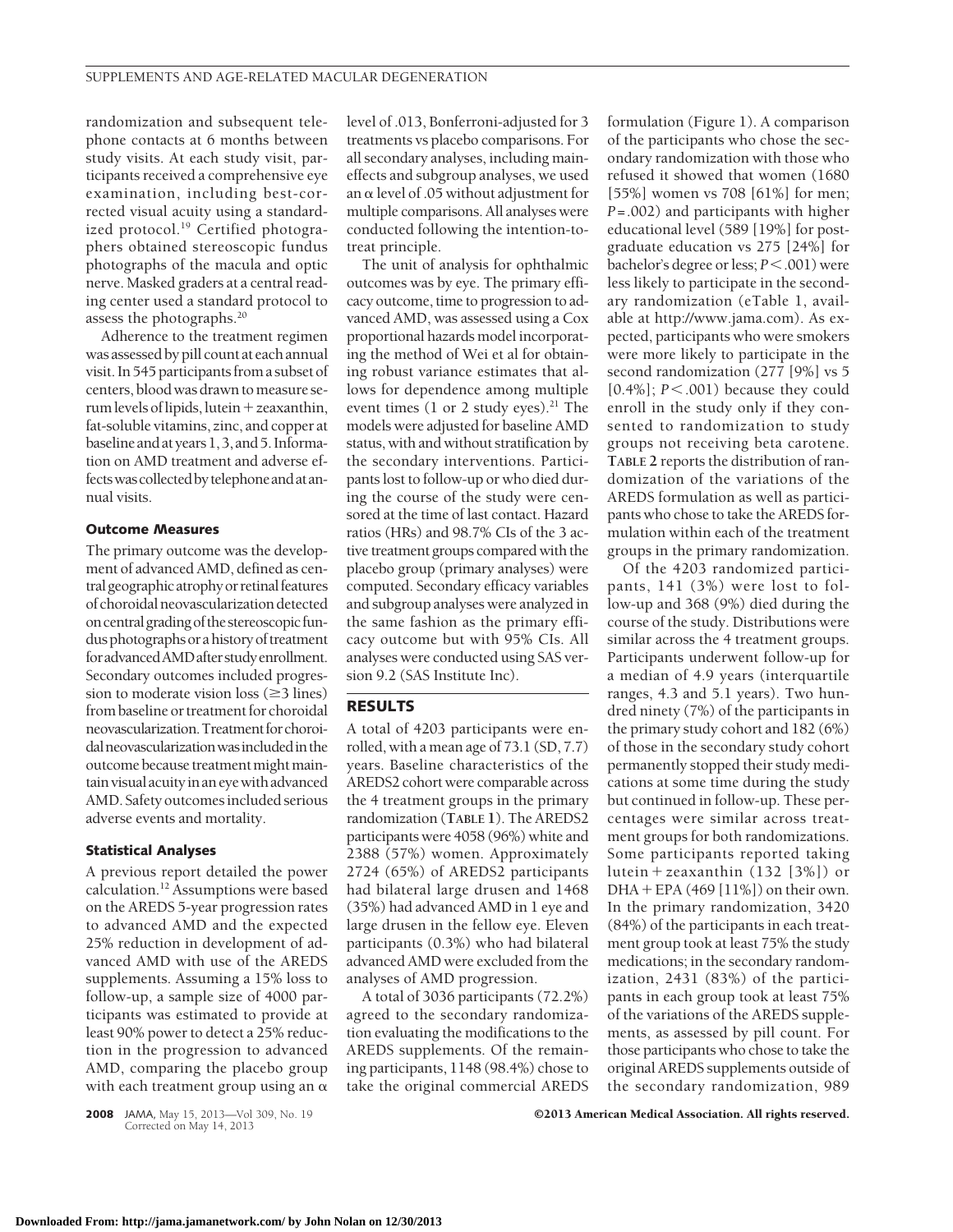(87%) took at least 75% of the AREDS supplements.

#### **Serum Levels of Study Nutrients**

The baseline serum levels of study nutrients were balanced across the treatment groups; the levels achieved during the study are reported in eTables 2-4. The median serum levels of lutein in participants randomized to receive lutein increased by 190% to 210% at years 1, 3, and 5 from baseline, whereas participants randomized to receive placebo showed little change. Participants randomized to receive DHA + EPA demonstrated a 30% to 40% increase in median serum DHA level and a 90% to 120% increase in median serum EPA level during the study (eTable 2). At year 5, serum levels of lutein in those randomized to receive lutein + zeaxanthin and AREDS formulation with beta carotene (39.1 [SD, 18.7]  $\mu$ g/dL) were lower than in those randomized to receive lutein-zeaxanthin and AREDS formulation without beta carotene (46.9 [SD, 20.3]  $\mu$ g/dL) ( $P = .02$ ).

Compared with general population participants 60 years or older sampled in the National Health and Nutrition Examination Survey 2005-2006, AREDS2 participants had significantly higher serum levels of lutein and zeaxanthin and of DHA and EPA (eTable 5).

#### **Dietary Levels of Lutein**-**Zeaxanthin and DHA**-**EPA**

Baseline dietary intake of the study nutrients, including those in the AREDS supplements, was balanced across treatment groups. AREDS2 participants had a dietary intake of lutein-zeaxanthin similar to that in participants in the Women's Health Study of health professionals, based on the Harvard Semi-Quantitative Assessment Food Frequency Questionnaire.<sup>22</sup> Both populations are highly educated and well nourished, not accounting for supplements.<sup>23</sup> In a report that evaluated the carotenoid intake of 18 cohorts, the median level of dietary intake of lutein-zeaxanthin in the AREDS2 participants was exceeded in only 2 of these study cohorts, suggesting that the

Table 1. Baseline Characteristics by Treatment Group in the Age-Related Eye Disease Study 2

|                                                   |                       | Primary Randomized Treatment, No. (%)           |              |                                                          |
|---------------------------------------------------|-----------------------|-------------------------------------------------|--------------|----------------------------------------------------------|
| <b>Baseline Characteristics</b>                   | Placebo<br>(n = 1012) | Lutein + Zeaxanthin $DHA + EPA$<br>$(n = 1044)$ | $(n = 1068)$ | Lutein $+$ Zeaxanthin<br>and $DHA + EPA$<br>$(n = 1079)$ |
| Race                                              |                       |                                                 |              |                                                          |
| White                                             | 973 (96.1)            | 1014 (97.1)                                     | 1022 (95.7)  | 1049 (97.2)                                              |
| <b>Black or</b><br>African American               | 13(1.3)               | 8(0.8)                                          | 20(1.9)      | 13(1.2)                                                  |
| Other/mixed race                                  | 26(2.6)               | 22(2.1)                                         | 26(2.4)      | 17 (1.6)                                                 |
| Hispanic ethnicity                                | 13(1.3)               | 14 (1.3)                                        | 24 (2.2)     | 32(3.0)                                                  |
| Age at randomization,<br>median (IQR), y          | 74 (68-79)            | 74 (68-79)                                      | 74 (68-79)   | 75 (68-79)                                               |
| Women                                             | 548 (54.2)            | 596 (57.0)                                      | 603 (56.5)   | 641 (59.4)                                               |
| Education <sup>a</sup><br>Grade 11 or less        | 61(6.1)               | 72 (7.0)                                        | 78 (7.4)     | 63 (6.0)                                                 |
| High school graduate                              | 268 (27.0)            | 246 (24.0)                                      | 279 (26.6)   | 270 (25.6)                                               |
| Some college or<br>associate's degree             | 255 (25.6)            | 277 (27.0)                                      | 314 (29.9)   | 295 (27.9)                                               |
| Bachelor's degree                                 | 191 (19.2)            | 208 (20.3)                                      | 164 (15.6)   | 220 (20.8)                                               |
| Postgraduate work                                 | 219 (22.0)            | 222 (21.7)                                      | 215 (20.5)   | 208 (19.7)                                               |
| AMD status<br>Bilateral large drusen              | 686 (67.8)            | 672 (64.4)                                      | 689 (64.5)   | 677 (62.7)                                               |
| Advanced AMD 1 eye,<br>large drusen<br>fellow eye | 323 (31.9)            | 370 (35.4)                                      | 375 (35.1)   | 400 (37.1)                                               |
| Bilateral advanced AMD                            | 3(0.3)                | 2(0.2)                                          | 4 (0.4)      | 2(0.2)                                                   |
| Lens status<br>Phakic bilateral                   | 716 (70.8)            | 709 (67.9)                                      | 730 (68.4)   | 721 (66.8)                                               |
| Pseudophakic/aphakic<br>in 1 eye                  | 59(5.8)               | 78 (7.5)                                        | 73 (6.8)     | 73 (6.8)                                                 |
| Pseudophakic/aphakic in 237 (23.4)<br>both eyes   |                       | 257 (24.6)                                      | 265 (24.8)   | 285 (26.4)                                               |
| Diabetes                                          | 137 (13.5)            | 118 (11.3)                                      | 145 (13.6)   | 146 (13.5)                                               |
| Medication use                                    |                       |                                                 |              |                                                          |
| Multivitamin                                      | 890 (87.9)            | 920 (88.1)                                      | 954 (89.3)   | 964 (89.3)                                               |
| Cholesterol-lowering<br>drug                      | 457 (45.2)            | 459 (44.0)                                      | 471 (44.1)   | 479 (44.4)                                               |
| <b>NSAID</b>                                      | 122 (12.1)            | 106 (10.2)                                      | 113 (10.6)   | 115 (10.7)                                               |
| Acetaminophen                                     | 95(9.4)               | 84 (8.0)                                        | 106 (9.9)    | 104(9.6)                                                 |
| Aspirin                                           | 495 (48.9)            | 504 (48.3)                                      | 526 (49.3)   | 532 (49.3)                                               |
| Smoking status<br>Never                           | 410 (40.5)            | 469 (44.9)                                      | 451 (42.2)   | 494 (45.8)                                               |
| Former                                            | 529 (52.3)            | 510 (48.0)                                      | 548 (51.3)   | 519 (48.1)                                               |
| Current                                           | 73 (7.2)              | 74 (7.1)                                        | 69(6.5)      | 66 (6.1)                                                 |
| Dietary intakes                                   |                       |                                                 |              |                                                          |
| DHA, g/d                                          |                       |                                                 |              |                                                          |
| Median                                            | 0.13                  | 0.12                                            | 0.12         | 0.13                                                     |
| Quintile 1                                        | 0.06                  | 0.06                                            | 0.06         | 0.06                                                     |
| Quintile 5                                        | 0.23                  | 0.22                                            | 0.23         | 0.23                                                     |
| EPA, g/d<br>Median                                | 0.07                  | 0.07                                            | 0.07         | 0.07                                                     |
| Quintile 1                                        | 0.03                  | 0.03                                            | 0.03         | 0.03                                                     |
| Quintile 5                                        | 0.15                  | 0.14                                            | 0.15         | 0.15                                                     |
| Lutein + zeaxanthin, $\mu$ g/d<br>Median          | 2725                  | 2590                                            | 2553         | 2572                                                     |
| Quintile 1, range                                 | 121-1403              | 109-1388                                        | 154-1428     | 43-1419                                                  |
| Quintile 5, range                                 | 4608-38110            | 4740-34398                                      | 4554-21513   | 4492-39790                                               |

Abbreviations: AMD, age-related macular degeneration; DHA, docosahexaenoic acid; EPA, eicosapentaenoic acid; IQR,<br> interquartile range; NSAID, nonsteroidal anti-inflammatory drug.<br>ªSeventy-eight refused to answer.

©2013 American Medical Association. All rights reserved. JAMA, May 15, 2013—Vol 309, No. 19 **2009**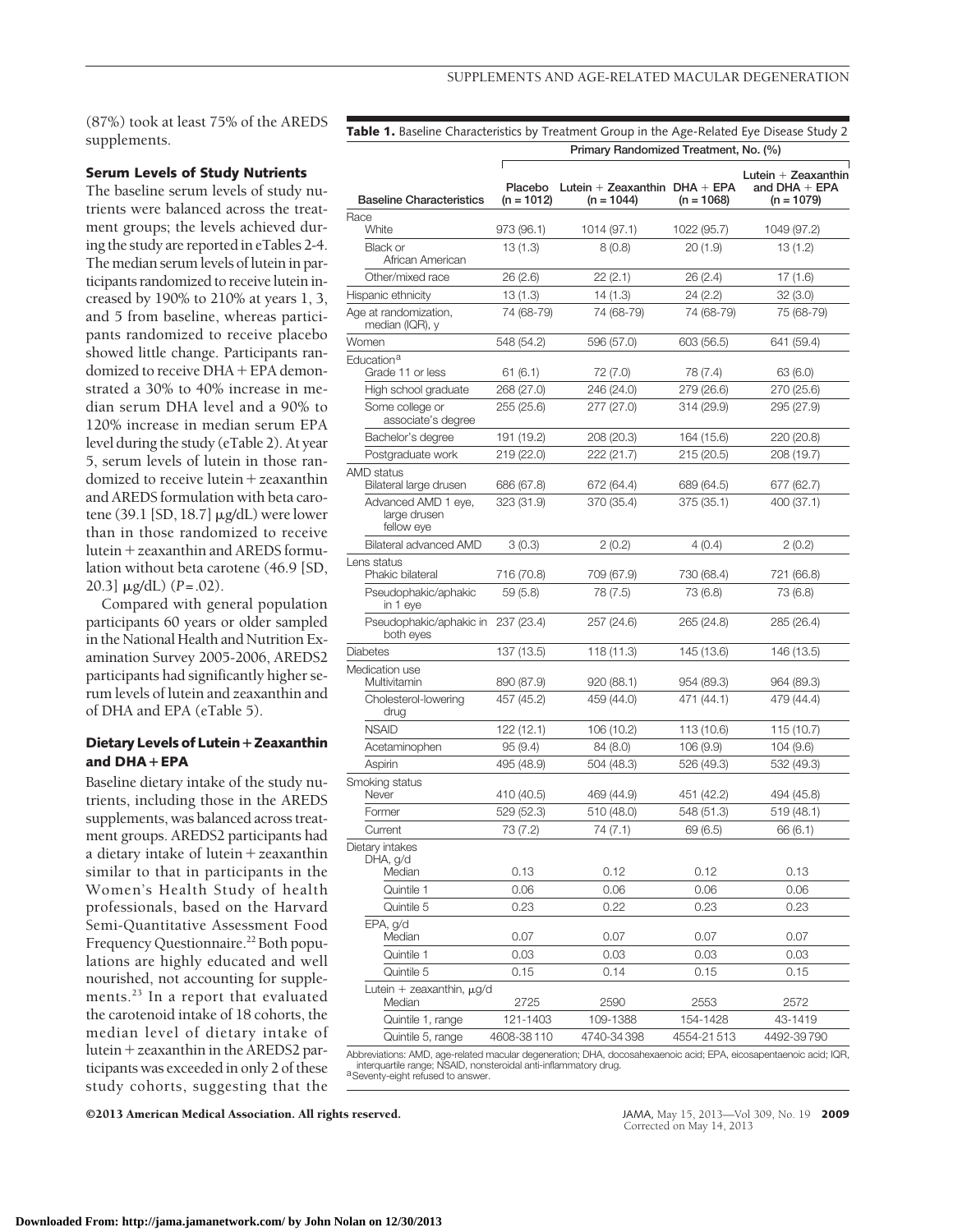**Table 2.** AREDS2 Participants' Assignments of Primary Randomization to Lutein + Zeaxanthin, DHA + EPA, or Lutein + Zeaxanthin and DHA + EPA, With Subsequent Randomization of Variations of AREDS Supplement or the Nonrandomized Use of AREDS Supplement<sup>a</sup>

|                                                               | No. (%)                     |                                     |                             |                                                          |  |  |  |
|---------------------------------------------------------------|-----------------------------|-------------------------------------|-----------------------------|----------------------------------------------------------|--|--|--|
| <b>Random Assignment</b>                                      | Placebo<br>$(n = 1012)^{b}$ | Lutein + Zeaxanthin<br>$(n = 1044)$ | $DHA + EPA$<br>$(n = 1068)$ | Lutein $+$ Zeaxanthin<br>and $DHA + EPA$<br>$(n = 1079)$ |  |  |  |
| AREDS supplement                                              |                             |                                     |                             |                                                          |  |  |  |
| Original supplement                                           | 168 (16.6)                  | 169 (16.2)                          | 147 (13.8)                  | 175 (16.2)                                               |  |  |  |
| With no beta carotene                                         | 201 (19.9)                  | 200 (19.2)                          | 231 (21.6)                  | 231 (21.4)                                               |  |  |  |
| With low-dose zinc                                            | 184 (18.2)                  | 162 (15.5)                          | 179 (16.8)                  | 164 (15.2)                                               |  |  |  |
| With low-dose zinc and no beta carotene                       | 190 (18.8)                  | 207 (19.8)                          | 201 (18.8)                  | 227(21.0)                                                |  |  |  |
| Nonrandomized cohort<br>No AREDS supplement                   | 4(0.3)                      | 8(0.8)                              | 5(0.5)                      | 2(0.2)                                                   |  |  |  |
| Not randomized to AREDS (taking original<br>AREDS supplement) | 265 (26.2)                  | 298 (28.5)                          | 305(28.6)                   | 280 (25.9)                                               |  |  |  |

Abbreviations: AREDS, Age-Related Eye Disease Study; DHA, docosahexaenoic acid; EPA, eicosapentaenoic acid.<br><sup>a</sup> AREDS supplement: vitamin C (500 mg), vitamin E (400 lU), beta carotene (15 mg), zinc (80 mg, as zinc oxide).

b Placebo was not true placebo, because participants either were given nonrandomized AREDS supplement or were randomly assigned to receive 1 of the 4 variations of AREDS

supplement in the secondary randomization.

Figure 2. Probability of Eyes of AREDS2 Participants Developing Advanced Age-Related Macular Degeneration in the Primary Analyses



AREDS indicates Age-Related Eye Disease Study; DHA, docosahexaenoic acid; EPA, eicosapentaenoic acid.

AREDS2 participants are relatively well nourished.24

#### **Progression to Advanced AMD**

**Primary Randomization.**A total of 1608 participants had experienced at least 1 advanced AMD event by the end of the study (1940 events in 6891 study eyes). The Kaplan-Meier probabilities of progression to advanced AMD by 5 years were 31% (493 eyes [406 participants]) for placebo, 29% (468 eyes [399 participants]) for lutein-zeaxanthin, 31% (507 eyes [416 participants]) for DHA + EPA, and 30% (472 eyes [387 participants]) for lutein-zeaxanthin and DHA-EPA (**FIGURE2**). In theprimaryanalyses,comparisons with placebo demonstrated no statistically significant reductionsin progression to advanced AMD (HR, 0.90 [98.7% CI, 0.76-1.07]; *P*=.12) for lutein-zeaxanthin;HR, 0.97 [98.7%CI, 0.82-1.16]; *P*=.70 for DHA-EPA; and HR, 0.89 [98.7% CI, 0.75-1.06]; *P*=.10 for lutein + zeaxanthin and DHA + EPA) (**FIGURE 3**). These analyses were performedwith stratification by the secondary interventions. The analyses conductedwithout the stratification showed essentially similar results.

**Main Effects of Primary Randomization.** The analyses of the main effects of the  $2 \times 2$  randomization are considered exploratory secondary analyses.

The results presented were also analyzed with stratification by the secondary interventions. Comparison of DHA-EPA vs no DHA-EPA showed an HR of 0.98 (95% CI, 0.89-1.08; *P*=.74) for progression to advanced AMD. The HR for lutein + zeaxanthin vs no lutein-zeaxanthin was 0.91 (95% CI, 0.82-1.00; *P*=.05) for progression to advanced AMD (**FIGURE 4**). The *P* value for the interaction of lutein-zeaxanthin and DHA-EPA was *P*=.80. The results from analyses without the stratification by secondary interventions were very similar to these results.

**Secondary Randomization.** The exploratory analyses of the secondary randomization were restricted to participants randomized to the 4 variations of the AREDS supplements. The secondary randomization analyses showed that lowering zinc dose and eliminating beta carotene had no statistically significant effect on progression to advanced AMD (HR, 1.06 [95% CI, 0.95-1.19]; *P*=.32 and HR, 1.07 [95% CI, 0.94- 1.20]; *P*=.31, respectively) (Figure 4).

#### **Subgroup Analyses**

We conducted further exploratory analyses of the main effect of lutein-zeaxanthin by stratifying by quintiles of dietary lutein-zeaxanthin intake to examine whether supplementation may have relatively different treatment effects within subgroup of dietary

Corrected on May 14, 2013

**2010** JAMA, May 15, 2013—Vol 309, No. 19 **COLL 2013 American Medical Association. All rights reserved.**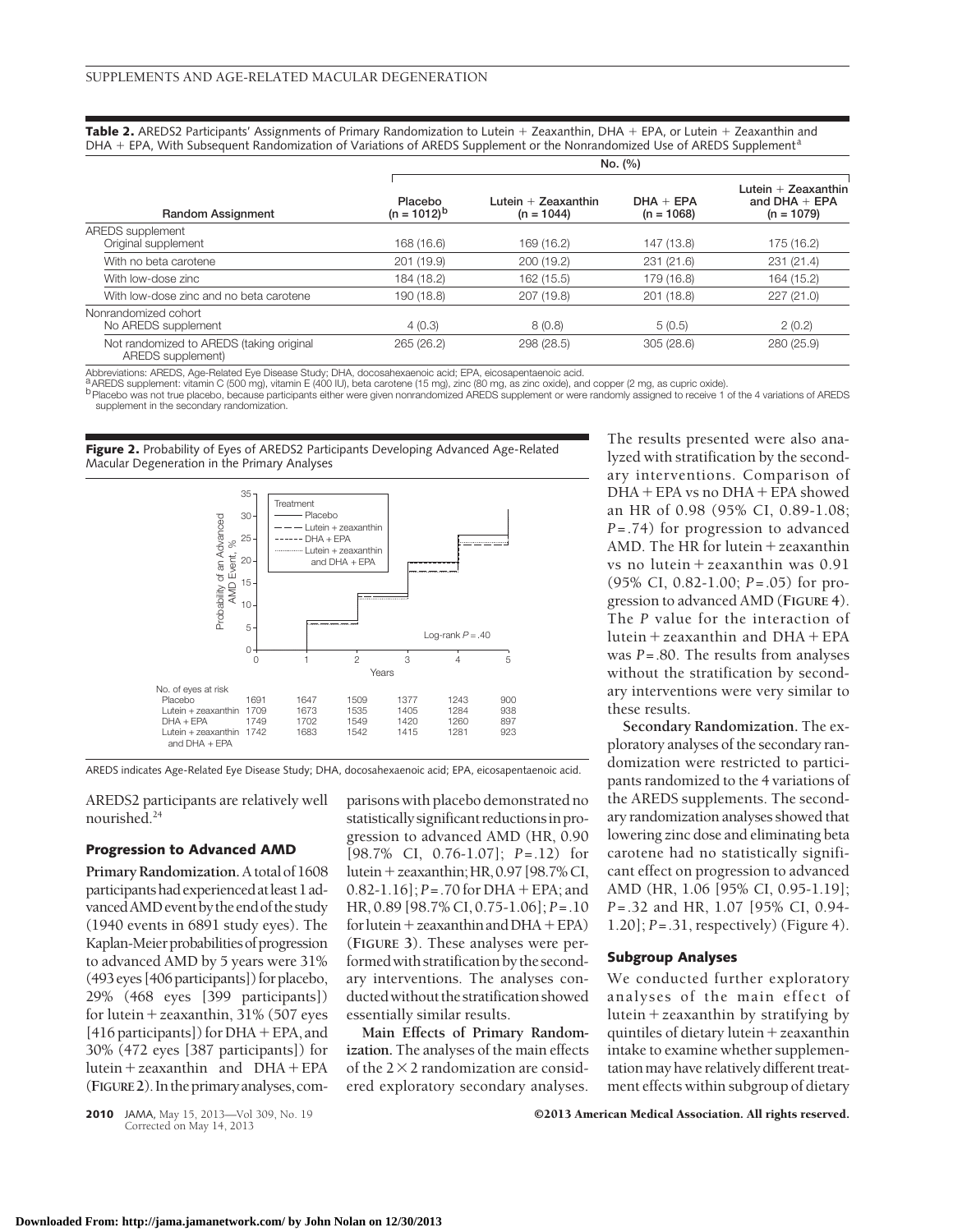intake. For persons in the lowest quintile, comparison of lutein + zeaxanthin vs no lutein-zeaxanthin resulted in an HR of 0.74 (95% CI, 0.59-0.94; *P*=.01) for progression to advanced AMD. For participants in the highest quintile of lutein-zeaxanthin intake the corresponding HR was 0.90 (95% CI, 0.71-  $1.15; P = .41$ ), with the results for remaining quintiles similar to that of the highest quintile (**FIGURE 5**). The interaction term for treatment and quintile groups was *P*=.47. Additional analyses stratified by tertiles, quartiles, and deciles (eFigure 1) showed similar results, with the lowest stratum demonstrating a protective effect compared with the remaining strata.

Subgroup analyses, not prespecified, were conducted to evaluate the effects of lutein-zeaxanthin on the 2 forms of advanced AMD. The HRs were 0.89 (95% CI, 0.79-1.00]; *P*=.05) for neovascular AMD and 0.92 (95% CI, 0.78-1.07]; *P*=.27) for central geographic atrophy (**FIGURE 6**).

To investigate relative treatment effects, we also conducted a post hoc subgroup analysis comparing participants assigned to receive lutein-zeaxanthin and the AREDS formulation without beta carotene (310 of 1114 eyes) with participants assigned to no lutein-zeaxanthin and the original AREDS formulation with beta carotene (347 of 1117 eyes). Comparing the lutein-zeaxanthin–containing AREDS supplements with the beta carotene– containing AREDS supplements resulted in HRs of 0.82 (95% CI, 0.69– 0.96;  $P = .02$ ) for progression to advanced AMD, 0.78 (95% CI, 0.64- 0.94; *P*=.01) for neovascular AMD, and 0.94 (95% CI, 0.70-1.26; *P*=.67) for central geographic atrophy (Figure 6).

#### **Visual Acuity**

None of the nutrients affected development of moderate or worse vision loss, defined as a reduction of 15 or more letters from baseline or treatment for neovascular AMD. Compared with placebo, the HRs for development of moderate or worse vision loss were 0.95 (95% CI, 0.84-1.08; *P*=.45) for lutein-zeaxanthin, 0.96 (95% CI, 0.84-1.09; *P* =.50) for DHA-EPA, and 0.94 (95% CI, 0.83- 1.07;  $P = .34$ ) for lutein + zeaxanthin and DHA-EPA. No apparent effect on vision of eliminating beta carotene and reducing zinc dose was observed.

#### **Safety Outcomes**

**Serious Adverse Events.** No clinically or statistically significant differences in reported serious adverse events, includ-

ing rates of development of neoplasms, were noted across the treatment groups in the primary randomization (**TABLE 3**). However, secondary randomization excluding participants who were smokers showed more lung cancers in the beta carotene group than in the no beta carotene group (23 [2.0%] vs 11 [0.9%]) (nominal *P*=.04). Thirty-one (91%) of participants who developed lung cancer were former smokers. In the original AREDS report, gastrointestinal conditions and hospitalizations for genitourinary diseases were significantly more common in participants randomized to receive zinc (80 mg) than to receive placebo. Rates of reported gastrointestinal disorders and hospitalizations for genitourinary diseases were similar in the 2 randomly assigned groups (high-dose zinc, low-dose zinc) in AREDS2. No clinically or statistically significant differences in reported serious adverse events were found in the analyses of the secondary randomization (**TABLE 4**). These analyses in-

**Figure 3.** Primary Analyses of Lutein + Zeaxanthin + Omega-3 Long-Chain Polyunsaturated Fatty Acids vs Placebo for Treatment of Progression to Advanced Age-Related Macular Degeneration (AMD)

|                                   |      | No.                           |                                   |                                              |                   |         |
|-----------------------------------|------|-------------------------------|-----------------------------------|----------------------------------------------|-------------------|---------|
| Treatment                         | Eves | Advanced<br><b>AMD Events</b> | <b>Hazard Ratio</b><br>(98.7% CI) | Favors<br>÷.<br>Treatment                    | Favors<br>Placebo | P Value |
| Lutein + zeaxanthin               | 1709 | 468                           | $0.90(0.76 - 1.07)$               |                                              |                   | .12     |
| $DHA + EPA$                       | 1749 | 507                           | $0.97(0.82 - 1.16)$               |                                              |                   | .70     |
| Lutein + zeaxanthin and DHA + FPA | 1742 | 472                           | $0.89(0.75-1.06)$                 |                                              |                   | .10     |
| Placebo [reference]               | 1691 | 493                           |                                   |                                              |                   |         |
|                                   |      |                               | 0.7                               | 0.8<br>0.9<br>1.0<br>Hazard Ratio (98.7% CI) | $1.1$ $1.2$ $1.3$ |         |

Participants assigned to the placebo group were also given Age-Related Eye Disease Study (AREDS) supplement either within or outside of the secondary randomization for the 4 variations of the AREDS supplements; thus, there is no true placebo group. DHA indicates docosahexaenoic acid; EPA, eicosapentaenoic acid.

Figure 4. Main Effects of Lutein + Zeaxanthin, Omega-3 Long-Chain Polyunsaturated Fatty Acids, Zinc, and Beta Carotene on Progression to Advanced Age-Related Macular Degeneration (AMD)

|                              |      | Treatment                     |      | Control                       |                          |     |                   |               |     |         |
|------------------------------|------|-------------------------------|------|-------------------------------|--------------------------|-----|-------------------|---------------|-----|---------|
| <b>Treatment Main Effect</b> | Eyes | Advanced<br><b>AMD Events</b> | Eyes | Advanced<br><b>AMD Events</b> | Hazard Ratio<br>(95% CI) |     | Treatment Control | Favors Favors |     | P Value |
| $l$ utein + zeaxanthin       | 3451 | 940                           | 3440 | 1000                          | $0.91(0.82 - 1.00)$      |     |                   |               |     | .05     |
| $DHA + FPA$                  | 3491 | 979                           | 3400 | 961                           | $0.98(0.89 - 1.08)$      |     |                   |               |     | .74     |
| Low-dose zinc                | 2468 | 726                           | 2501 | 704                           | 1.06 (0.95-1.19)         |     |                   |               |     | .32     |
| Beta carotene                | 2221 | 647                           | 2212 | 622                           | 1.07 (0.94-1.20)         |     |                   |               |     | .31     |
|                              |      |                               |      |                               |                          | 0.8 | 0.9               |               | 1.2 |         |

Participants assigned to the control group were also given Age-Related Eye Disease Study (AREDS) supplement either within or outside of the secondary randomization for the 4 variations of the AREDS supplements; thus, there is no true placebo group. DHA indicates docosahexaenoic acid; EPA, eicosapentaenoic acid.

©2013 American Medical Association. All rights reserved. JAMA, May 15, 2013—Vol 309, No. 19 **2011**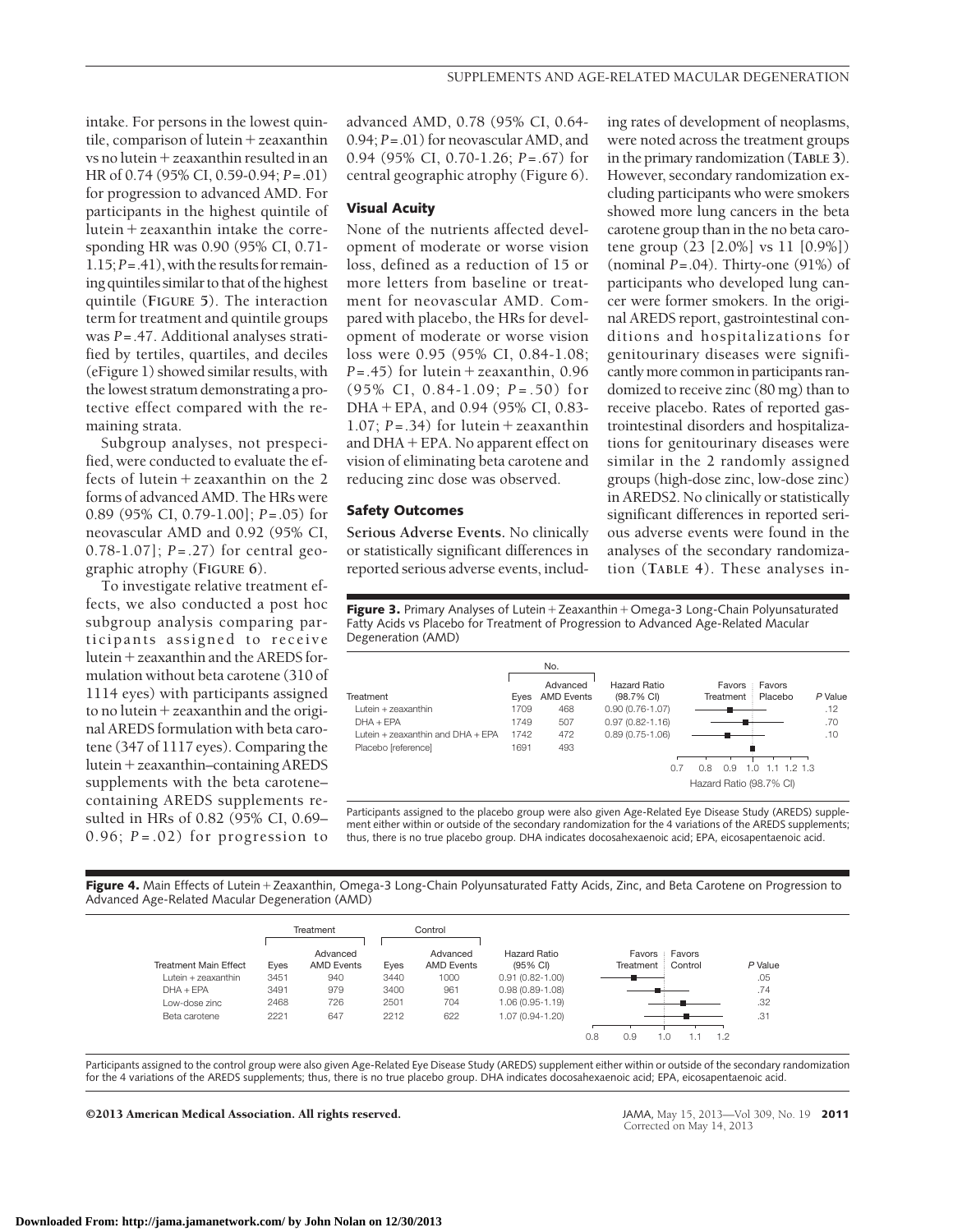# cluded all the participants randomly assigned to the variations of the AREDS supplement, including smokers.

**Mortality.** Dietary supplementation with lutein + zeaxanthin, DHA + EPA, zinc, or beta carotene had no statistically significant effect on mortality (eFigure 2). The HR for mortality comparing lutein + zeaxanthin vs no lutein-zeaxanthin was 1.06 (95% CI,  $0.87 - 1.31$ ;  $P = .56$ ) for lutein + zeaxanthin vs no lutein-zeaxanthin and 1.16 (95% CI,  $0.94 - 1.42$ ;  $P = .16$ ) for DHA + EPA. There also were no differences for zinc main effect (low-dose zinc vs high-dose zinc) (HR, 1.02 [95% CI, 0.81-1.29]; *P*=.87) or for beta carotene main effect (beta carotene vs no beta carotene) (HR, 1.01 [95% CI, 0.78-1.31]; *P*=.94). Because of the potential for increased risk of mortality with beta carotene, analyses for competing risk were performed. These results showed little change from the original findings on mortality.

#### **DISCUSSION**

In this large, multicenter, placebocontrolled clinical trial in people at high risk for progression to advanced AMD, daily supplementation with

lutein-zeaxanthin, DHA-EPA, or lutein-zeaxanthin and DHA-EPA in addition to the original AREDS formulation showed no statistically significant overall effect on progression to advanced AMD or changes in visual acuity. Primary, secondary, and subgroup analyses demonstrated no beneficial or harmful effects of DHA-EPA for treatment of AMD. These null results may be attributable to the true lack of efficacy. Other factors to consider include inadequate dose, inadequate duration of treatment, or both. The form of omega-3 long-chain polyunsatu-

**Figure 5.** Comparison of the Main Effects of Lutein + Zeaxanthin vs No Lutein + Zeaxanthin, Stratified by Quintiles of Dietary Intake of Lutein-Zeaxanthin, on Progression to Advanced Age-Related Macular Degeneration (AMD)



Participants assigned to the control group were also given Age-Related Eye Disease Study (AREDS) supplement either within or outside of the secondary randomization for the 4 variations of the AREDS supplements; thus, there is no true placebo group. DHA indicates docosahexaenoic acid; EPA, eicosapentaenoic acid. <sup>a</sup> Median intake of dietary lutein + zeaxanthin ( $\mu$ g/1000 kcal per day).

Figure 6. Subgroup Analyses of Main Effects of Lutein + Zeaxanthin and the Comparison of Participants Randomized to Receive Lutein + Zeaxanthin and AREDS Supplements With Lutein + Zeaxanthin and Without Beta Carotene vs Those Randomized to Receive Original AREDS Supplements With Beta Carotene for Progression to Advanced Age-Related Macular Degeneration (AMD) and the 2 Forms of AMD, Neovascular AMD and Central Geographic Atrophy

|                                                                                                                   |      | Treatment                     |      | Control                       |                          |                                                             |         |
|-------------------------------------------------------------------------------------------------------------------|------|-------------------------------|------|-------------------------------|--------------------------|-------------------------------------------------------------|---------|
| Treatment                                                                                                         | Eyes | Advanced<br><b>AMD Events</b> | Eyes | Advanced<br><b>AMD Events</b> | Hazard Ratio<br>(95% CI) | Favors : Favors<br>Control<br>Treatment                     | P Value |
| Advanced AMD                                                                                                      |      |                               |      |                               |                          |                                                             |         |
| Lutein + zeaxanthin                                                                                               | 3451 | 940                           | 3440 | 1000                          | $0.90(0.82 - 0.99)$      |                                                             | .04     |
| AREDS supplement with lutein + zeaxanthin and no beta<br>carotene vs original AREDS supplement with beta carotene | 1114 | 310                           | 1117 | 347                           | $0.82(0.69 - 0.96)$      |                                                             | .02     |
| Neovascular AMD                                                                                                   |      |                               |      |                               |                          |                                                             |         |
| Lutein + zeaxanthin                                                                                               | 3451 | 607                           | 3440 | 655                           | $0.89(0.79-1.00)$        |                                                             | .05     |
| AREDS supplement with lutein + zeaxanthin and no beta<br>carotene vs original AREDS supplement with beta carotene | 1114 | 209                           | 1117 | 248                           | $0.78(0.64 - 0.94)$      |                                                             | .01     |
| Central geographic atrophy                                                                                        |      |                               |      |                               |                          |                                                             |         |
| Lutein + zeaxanthin                                                                                               | 3451 | 367                           | 3440 | 398                           | $0.92(0.78 - 1.07)$      |                                                             | .27     |
| AREDS supplement with lutein + zeaxanthin and no beta<br>carotene vs original AREDS supplement with beta carotene | 1114 | 112                           | 1117 | 117                           | $0.94(0.70-1.26)$        | $0.8$ 0.9 1.0<br>0.6<br>1.3<br>0.7<br>Hazard Ratio (95% CI) | .67     |

Participants assigned to the control group were also given Age-Related Eye Disease Study (AREDS) supplement either within or outside of the secondary randomization for the 4 variations of the AREDS supplements; thus, there is no true placebo group. DHA indicates docosahexaenoic acid; EPA, eicosapentaenoic acid.

Corrected on May 14, 2013

#### **2012** JAMA, May 15, 2013—Vol 309, No. 19 **Case 12013 American Medical Association. All rights reserved.**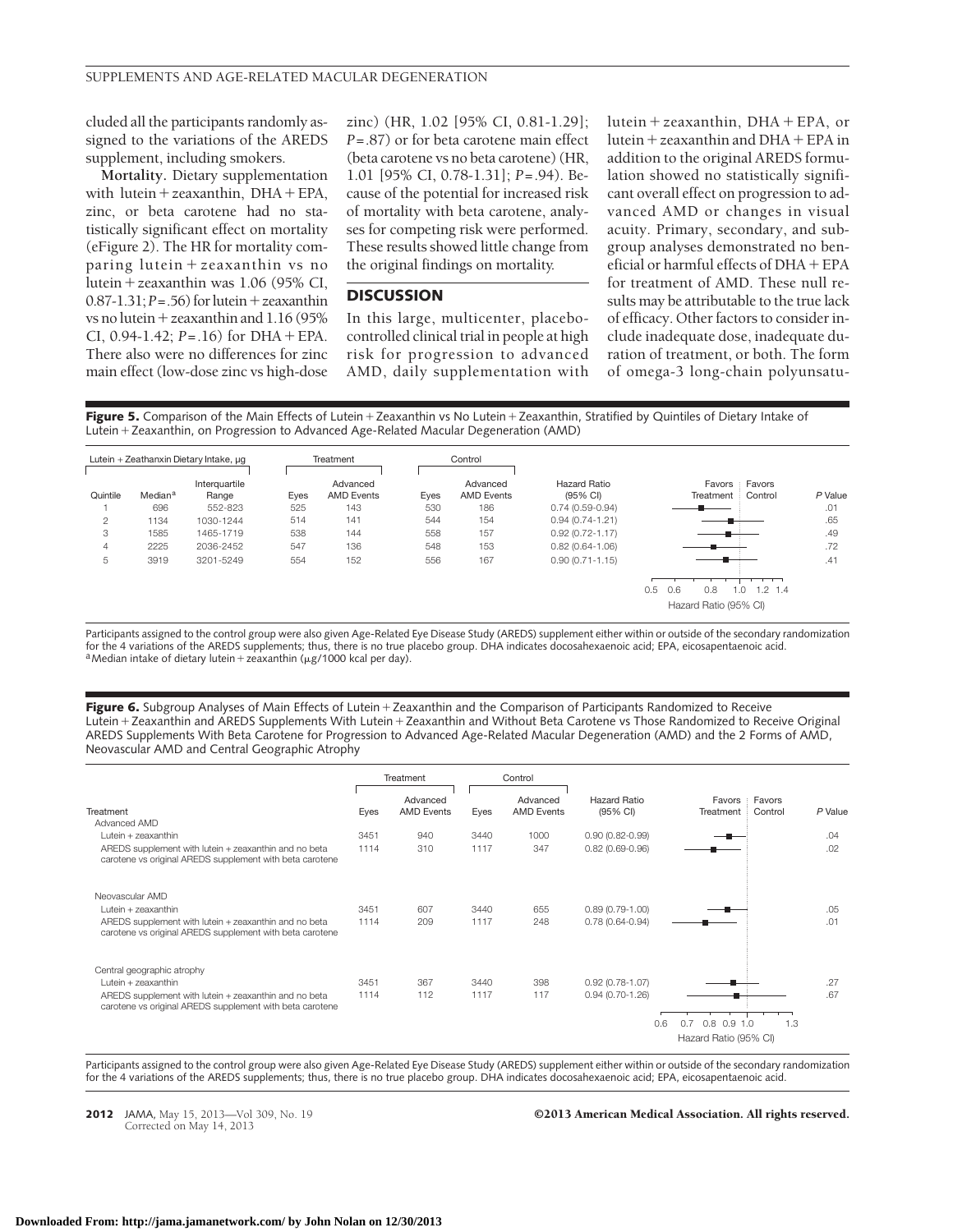rated fatty acids (ethyl ester) and the DHA:EPA ratio may be inappropriate, although trials of DHA and EPA for cardiovascular disease often tested doses and ratios similar to that used in AREDS2.25,26

The primary analyses demonstrated no beneficial or harmful effect of lutein-zeaxanthin for the treatment of advanced AMD. The exploratory analyses demonstrated results that suggest that the role of lutein-zeaxanthin needs to be examined further. Specifically, the nutritional status of the AREDS2 cohort and the competitive absorption of carotenoids require further assessments. AREDS2 participants' dietary intake of lutein-zeaxanthin is similar to that of other well-nourished populations.When exploratory subgroup analyses of the treatment effects were limited to those participants in the quintile with the lowest dietary intake of lutein + zeaxanthin, lutein-zeaxanthin demonstrated a protective effect for progression to advanced AMD (HR, 0.74 [95% CI, 0.590.94; *P*=.01), although there was no trend with increasing lutein + zeaxanthin intake. Similar findings were seen when the data were divided into tertiles, quartiles, and deciles.

We administered 2 carotenoids, beta carotene and lutein-zeaxanthin, either alone or in combination, through our secondary randomization. Achieved serum levels of lutein-zeaxanthin in AREDS2 participants randomly assigned to receive beta carotene were lower than levels in those not as-

**Table 3.** Serious Adverse Events by Treatment Group in the Primary Randomization to Lutein + Zeaxanthin and Omega-3 Long-Chain Polyunsaturated Fatty Acids

|                                                                              | No. (%)                 |                                       |                             |                                                          |  |  |  |
|------------------------------------------------------------------------------|-------------------------|---------------------------------------|-----------------------------|----------------------------------------------------------|--|--|--|
| MedDRA System Organ Class                                                    | Placebo<br>$(n = 1012)$ | Lutein $+$ Zeaxanthin<br>$(n = 1044)$ | $DHA + EPA$<br>$(n = 1068)$ | Lutein $+$ Zeaxanthin<br>and $EPA + DHA$<br>$(n = 1079)$ |  |  |  |
| Participants with $\geq$ 1 serious adverse event                             | 479 (47.3)              | 484 (46.4)                            | 505 (47.3)                  | 519(48.1)                                                |  |  |  |
| Cardiac disorders                                                            | 96(9.5)                 | 110 (10.5)                            | 119(11.1)                   | 103(9.5)                                                 |  |  |  |
| Gastrointestinal tract disorders                                             | 76 (7.5)                | 69(6.6)                               | 58(5.4)                     | 61(5.7)                                                  |  |  |  |
| <b>Infections</b>                                                            | 90(8.9)                 | 102(9.8)                              | 103 (9.6)                   | 99(9.2)                                                  |  |  |  |
| Neoplasms benign, malignant, and unspecified<br>(including cysts and polyps) | 80(7.9)                 | 88 (8.4)                              | 83(7.8)                     | 92(8.5)                                                  |  |  |  |
| Nervous system disorders                                                     | 66 (6.5)                | 74(7.1)                               | 72 (6.7)                    | 73 (6.8)                                                 |  |  |  |
| Respiratory tract, thoracic, and mediastinal disorders                       | 44 (4.3)                | 43(4.1)                               | 37(3.5)                     | 46 (4.3)                                                 |  |  |  |
| Incident lung neoplasm                                                       | 9(0.9)                  | 16(1.5)                               | 22(2.1)                     | 17(1.6)                                                  |  |  |  |

Abbreviations: DHA, docosahexaenoic acid; EPA, eicosapentaenoic acid; MedDRA, Medical Dictionary for Regulatory Activities.

#### **Table 4.** Incidence of Serious Adverse Events in the Secondary Randomization to Variations of AREDS Supplements

|                                                                                 | Treatment, No. (%)                                                    |                                                |                                                   |                                                                 |                                       |                                  |  |  |  |  |
|---------------------------------------------------------------------------------|-----------------------------------------------------------------------|------------------------------------------------|---------------------------------------------------|-----------------------------------------------------------------|---------------------------------------|----------------------------------|--|--|--|--|
| <b>Systems Organ Class</b>                                                      | Secondary Randomization (Variations of AREDS Supplement) <sup>a</sup> | No Secondary<br>Randomization <sup>b</sup>     |                                                   |                                                                 |                                       |                                  |  |  |  |  |
|                                                                                 | Original AREDS <sup>c</sup><br>$(n = 659)$                            | Without<br><b>Beta Carotene</b><br>$(n = 863)$ | With<br>Low-Dose Zinc <sup>c</sup><br>$(n = 689)$ | With<br>Low-Dose Zinc<br>and No Beta<br>Carotene<br>$(n = 825)$ | <b>Original AREDS</b><br>$(n = 1148)$ | No<br><b>AREDS</b><br>$(n = 19)$ |  |  |  |  |
| Participants with $\geq$ 1 serious<br>adverse event                             | 330 (50.1)                                                            | 410 (47.5)                                     | 345 (50.1)                                        | 392 (47.5)                                                      | 500 (43.6)                            | 10(52.6)                         |  |  |  |  |
| Cardiac disorders                                                               | 69 (10.5)                                                             | 90 (10.4)                                      | 66 (9.6)                                          | 107 (13)                                                        | 93(8.1)                               | 3(15.8)                          |  |  |  |  |
| Gastrointestinal tract disorders                                                | 39(5.9)                                                               | 55(6.4)                                        | 37(5.4)                                           | 57 (6.9)                                                        | 75(6.5)                               | 1(5.3)                           |  |  |  |  |
| Infections and infestations                                                     | 56 (8.5)                                                              | 78 (9)                                         | 65(9.4)                                           | 84 (10.2)                                                       | 110 (9.6)                             | 1(5.3)                           |  |  |  |  |
| Neoplasms benign, malignant,<br>and unspecified (including<br>cysts and polyps) | 64 (9.7)                                                              | 65(7.5)                                        | 62(9)                                             | 67(8.1)                                                         | 83 (7.2)                              | 2(10.5)                          |  |  |  |  |
| Nervous system disorders                                                        | 48(7.3)                                                               | 58 (6.7)                                       | 55(8)                                             | 54(6.5)                                                         | 65(5.7)                               | 5(26.3)                          |  |  |  |  |
| Respiratory tract, thoracic,<br>and mediastinal disorders                       | 21(3.2)                                                               | 40(4.6)                                        | 30(4.4)                                           | 43(5.2)                                                         | 35(3)                                 | 1(5.3)                           |  |  |  |  |
| Incident lung neoplasm<br>(MedDRA preferred term)                               | 9(1.4)                                                                | 13(1.5)                                        | 14(2.0)                                           | 13(1.6)                                                         | 14(1.2)                               | 1(5.3)                           |  |  |  |  |

Abbreviations: AREDS, Age-Related Eye Disease Study; MedDRA, Medical Dictionary for Regulatory Activities.

a AREDS supplement: supplement consisting of vitamin C (500 mg), vitamin E (400 IÚ), beta carotene (15 mg), zinc (80 mg, as zinc oxide), and copper (2 mg, as cupric oxide).<br>O Participants declined to participate in seconda

<sup>c</sup>Smokers were not randomized to receive AREDS supplements containing beta carotene. These analyses of neoplasm and lung cancer include all participants, regardless of smoking status.

©2013 American Medical Association. All rights reserved. JAMA, May 15, 2013—Vol 309, No. 19 **2013**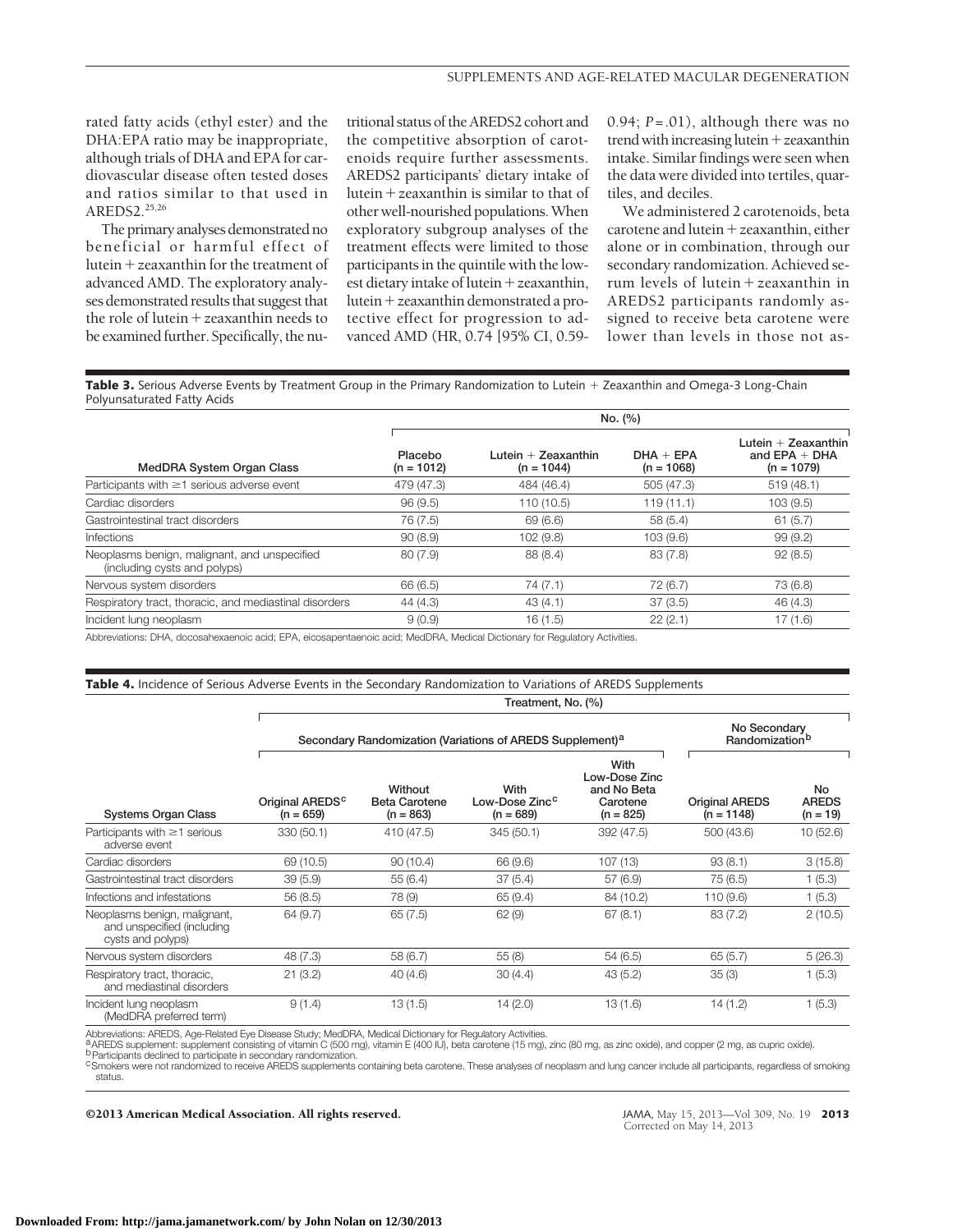signed to receive beta carotene (mean change, 175% vs 263%, respectively;  $P = .02$ ). Animal<sup>27</sup> and human<sup>28,29</sup> studies suggest that the simultaneous administration of high doses of beta carotene and lutein + zeaxanthin may suppress serum and tissue levels of lutein-zeaxanthin because of competitive absorption of carotenoids. Post hoc analyses comparing AREDS2 participants randomized to receive lutein - zeaxanthin and AREDS formulation without beta carotene vs those randomized to receive no lutein-zeaxanthin and the original AREDS formulation suggest that lutein and zeaxanthin may play a role for reducing the risk of progression to advanced AMD when given without beta carotene. This hypothesis requires further study.

Two randomized controlled clinical trials of beta carotene reported an increase in lung cancer rates and associated mortality in cigarette smokers assigned to receive beta carotene.<sup>21,22</sup> AREDS2 participants who were not current smokers or who had stopped smoking more than 1 year prior to enrollment, and those assigned to one of the 2 groups receiving the AREDS formulation with beta carotene, showed an increased incidence of lung cancers (23 [2.0%] and 11 [0.9%], respectively; nominal *P*=.04). Thirty-one (91%) of those participants developing lung cancer were former smokers. AREDS2 found no increased risk of lung cancer with lutein-zeaxanthin supplementation.

Previous randomized controlled clinical trials of lutein-zeaxanthin, of short duration and with limited sample sizes, suggested improved visual function,30-34 but AREDS2 showed no evidence that treatment affected visual acuity. One randomized trial of DHA and EPA found no effect on AMD progression. $35$ 

The limitations of this study include a complicated study design involving a secondary randomization, which may have affected our ability to evaluate the role of adding lutein-zeaxanthin and DHA-EPA to

Corrected on May 14, 2013

the AREDS formulation. Not all participants were taking the original AREDS formulation, with some taking only certain components of the AREDS formulation. This formulation was given as a mixture of antioxidant vitamins and minerals. It is not known whether a single specific ingredient is important or if the combination is essential for its therapeutic effect. In these analyses we assumed that there would be little interaction between the various nutrients tested. We found a potential interaction when administering 2 carotenoids (beta carotene; lutein-zeaxanthin) simultaneously; this may have influenced our primary analyses, which did not take this interaction into account. However, when we conducted the analyses with and without stratification for the secondary interventions, the results were almost identical. We also have not tested for equivalency between low-dose zinc and high-dose zinc and between no beta carotene and beta carotene.

Another limitation would be our inability to assess the effect of the potential increased risk of lung cancer associated with beta carotene on our analyses of mortality. The number of lung cancers was small, and the analyses of competing risk showed essentially no change in our mortality results.

These study results may not be generalizable, because the study population is a highly selected group of highly educated and well-nourished people. The strengths of this study include the low rates of loss to follow-up and consistently good adherence to the treatment regimen.

In summary, addition of lutein + zeaxanthin, DHA + EPA, or lutein + zeaxanthin and DHA - EPA to the AREDS formulation in primary analyses did not further reduce risk of progression to advanced AMD. Comparison of low-dose zinc vs high-dose zinc showed no evidence of a statistically significant effect, and there is insufficient evidence to provide a clinical recommendation. Based on apparent risks of beta carotene and possible benefits that are only evident within explor-

atory subgroup analyses, lutein + zeaxanthin requires further investigation for potential inclusion in the AREDS supplements.

**Published Online:** May 5, 2013. doi:10.1001 /jama.2013.4997

**Authors/members of the Age-Related Eye Disease Study 2 (AREDS2) Writing Team:** Emily Y. Chew, MD, Division of Epidemiology and Clinical Applications, National Eye Institute (NEI)/National Institutes of Health (NIH), Bethesda, Maryland; Traci E. Clemons, PhD, EMMES Corporation, Rockville, Maryland; John Paul SanGiovanni, ScD, Division of Epidemiology and Clinical Applications, NEI/NIH; Ronald Danis, MD, Fundus Reading Center, University of Wisconsin, Madison; Frederick L. Ferris III, MD, Division of Epidemiology and Clinical Applications, NEI/NIH; Michael Elman, MD, Elman Retina Group, Baltimore, Maryland; Andrew Antoszyk, MD, Charlotte Eye, Ear, Nose and Throat, Charlotte, North Carolina; Alan Ruby, MD, Vision Research Foundation, Royal Oak, Michigan; David Orth, MD, Ingalls Memorial Hospital, Harvey, Illinois; Susan Bressler, MD, Retina Division at the Wilmer Eye Institute, Johns Hopkins University, Baltimore; Gary Fish, MD, Texas Retina Associates, Dallas; Baker Hubbard, MD, Emory University Eye Center, Atlanta, Georgia; Michael Klein, MD, Devers Eye Institute, Portland, Oregon; Suresh Chandra, MD, Fundus Reading Center, University of Wisconsin; Barbara Blodi, MD, Fundus Reading Center, University of Wisconsin; Amitha Domalpally, MD, Fundus Reading Center, University of Wisconsin; Thomas Friberg, MD, University of Pittsburgh Medical Center Eye Center, Pittsburgh, Pennsylvania; Wai Wong, MD, PhD, Division of Epidemiology and Clinical Applications, NEI/ NIH; Philip Rosenfeld, MD, PhD, Bascom Palmer Eye Institute, Miami, Florida; Elvira Agron, MA, Division of Epidemiology and Clinical Applications, NEI/NIH; Cynthia Toth, MD, Duke University, Durham, North Carolina; Paul Bernstein, MD, PhD, University of Utah Moran Eye Center, Salt Lake City; and Robert Sperduto, MD, EMMES Corporation.

**Author Contributions:** Drs Chew and Clemons had full access to all of the data in the study and take responsibility for the integrity of the data and the accuracy of the data analysis.

*Study concept and design:* Chew, Clemons, SanGiovanni, Danis, Ferris, Sperduto.

*Acquisition of data:* Danis, Elman, Antoszyk, Ruby, Orth, Bressler, Fish, Hubbard, Klein, Chandra, Blodi, Domalpally, Friberg, Wong, Rosenfeld, Toth, Bernstein.

*Analysis and interpretation of data:* Chew, Clemons, SanGiovanni, Danis, Ferris, Elman, Antoszyk, Orth, Fish, Klein, Domalpally, Wong, Rosenfeld, Agron, Toth, Bernstein, Sperduto.

*Drafting of the manuscript:* Chew, Clemons, Danis, Friberg, Agron.

*Critical revision of the manuscript for important intellectual content:* Chew, Clemons, SanGiovanni, Danis, Ferris, Elman, Antoszyk, Ruby, Orth, Bressler, Fish, Hubbard, Klein, Chandra, Blodi, Domalpally, Friberg, Wong, Rosenfeld, Agron, Toth, Bernstein, Sperduto.

*Statistical analysis:* Clemons, Ferris, Agron.

*Obtained funding:* Chew, Danis, Ferris.

*Administrative, technical, or material support:* Chew, Danis, Ferris, Elman, Ruby, Bressler, Chandra, Domalpally, Wong, Rosenfeld, Sperduto.

*Study supervision:* Chew, Clemons, Danis, Ferris, Bressler, Domalpally, Friberg.

**Conflict of Interest Disclosures:** All authors have completed and submitted the ICMJE Form for Disclosure of Potential Conflicts of Interest. Dr Ferris reported holding a patent for the Age-Related Eye Disease Study (AREDS) formulation with Bausch & Lomb. Dr Anto-

# **Downloaded From: http://jama.jamanetwork.com/ by John Nolan on 12/30/2013**

**2014** JAMA, May 15, 2013—Vol 309, No. 19 **Case 18 COLO 2013 American Medical Association. All rights reserved.**